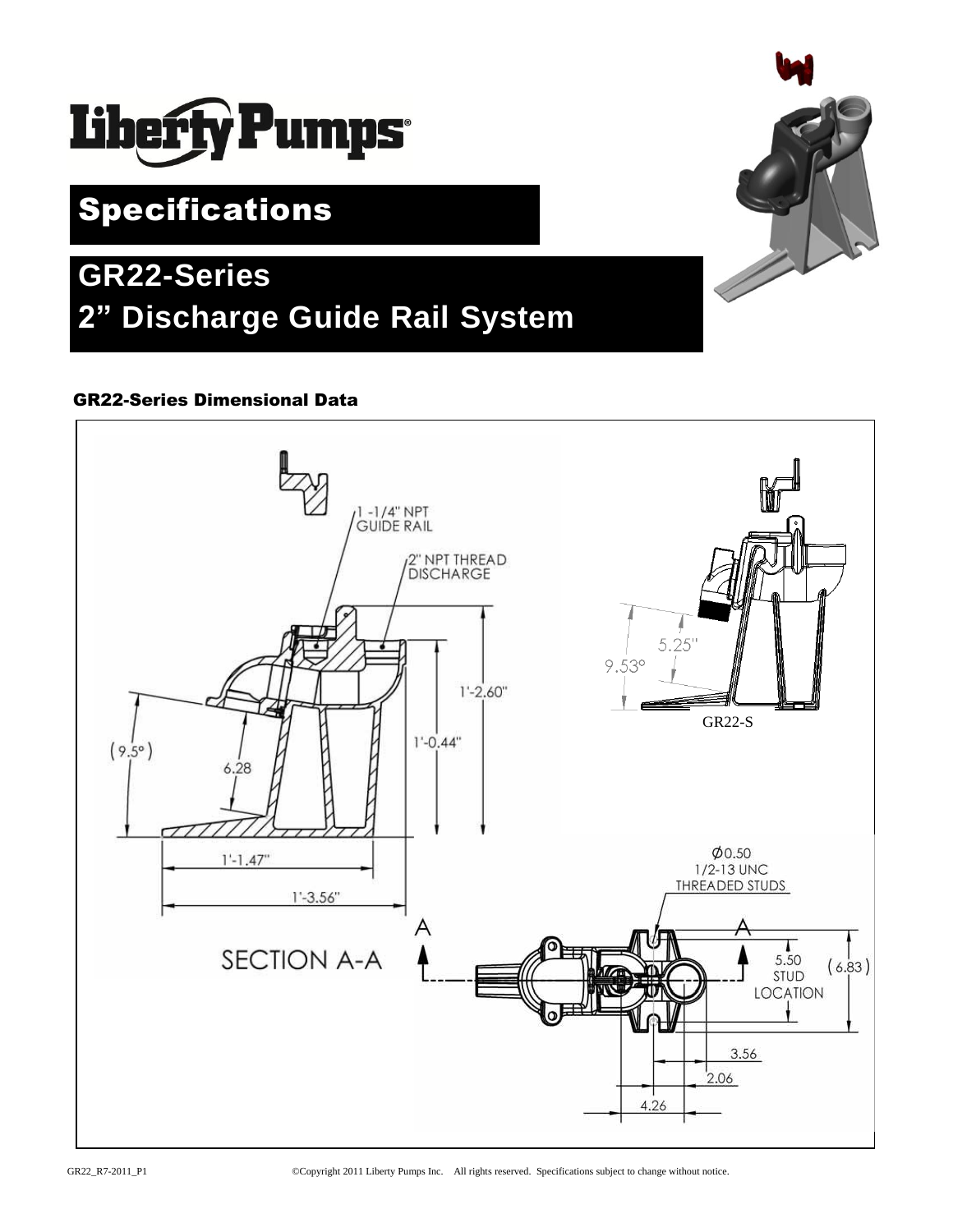### GR22-Series Technical Data

| <b>GUIDE RAIL BASE /</b><br><b>DISCONNECT</b> | CLASS 25 GRAY CAST IRON                                                                                                                                |
|-----------------------------------------------|--------------------------------------------------------------------------------------------------------------------------------------------------------|
| <b>GUIDE RAIL</b>                             | ACCEPTS STANDARD 11/4" NPT PIPE<br>(PIPE NOT INCLUDED)                                                                                                 |
| <b>DISCHARGE PIPE</b>                         | ACCEPTS STANDARD 2" NPT PIPE<br>(PIPE NOT INCLUDED)                                                                                                    |
| <b>PAINT</b>                                  | <b>POWDERCOATING</b>                                                                                                                                   |
| <b>HARDWARE</b>                               | STAINLESS STEEL                                                                                                                                        |
| <b>SEALING GROMMET</b>                        | <b>BUNAN</b>                                                                                                                                           |
| <b>PUMP INTERFACE</b>                         | <b>GR22-FL:</b> FITS FL100, FL150, AND FL200-SERIES PUMPS,<br>PLUS 2" FEMALE THREADS ALLOW USE WITH OTHER<br><b>PUMPS</b>                              |
|                                               | <b>GR22-LE:</b> FITS LE70, LE100, LEH100, LEH150, AND<br>LEH200-SERIES PUMPS, PLUS 2" FEMALE THREADS<br>ALLOW USE WITH OTHER PUMPS                     |
|                                               | GR22-S: FITS LE40 AND LE50; THE DETACHABLE<br>THREADED NIPPLE ALLOWS THIS RAIL TO BE USED<br>WITH ALMOST ANY PUMP WITH A 2" NPT THREADED<br>DISCHARGE. |
| <b>MAXIMUM PUMP</b><br><b>WEIGHT</b>          | 250LBS                                                                                                                                                 |



The GR22-LE and GR22-FL have a flanged claw that mounts directly to pump, They also have a 2" NPT threaded port for optional nipple connection.

The GR22-S has a 2" NPT detachable threaded nipple.

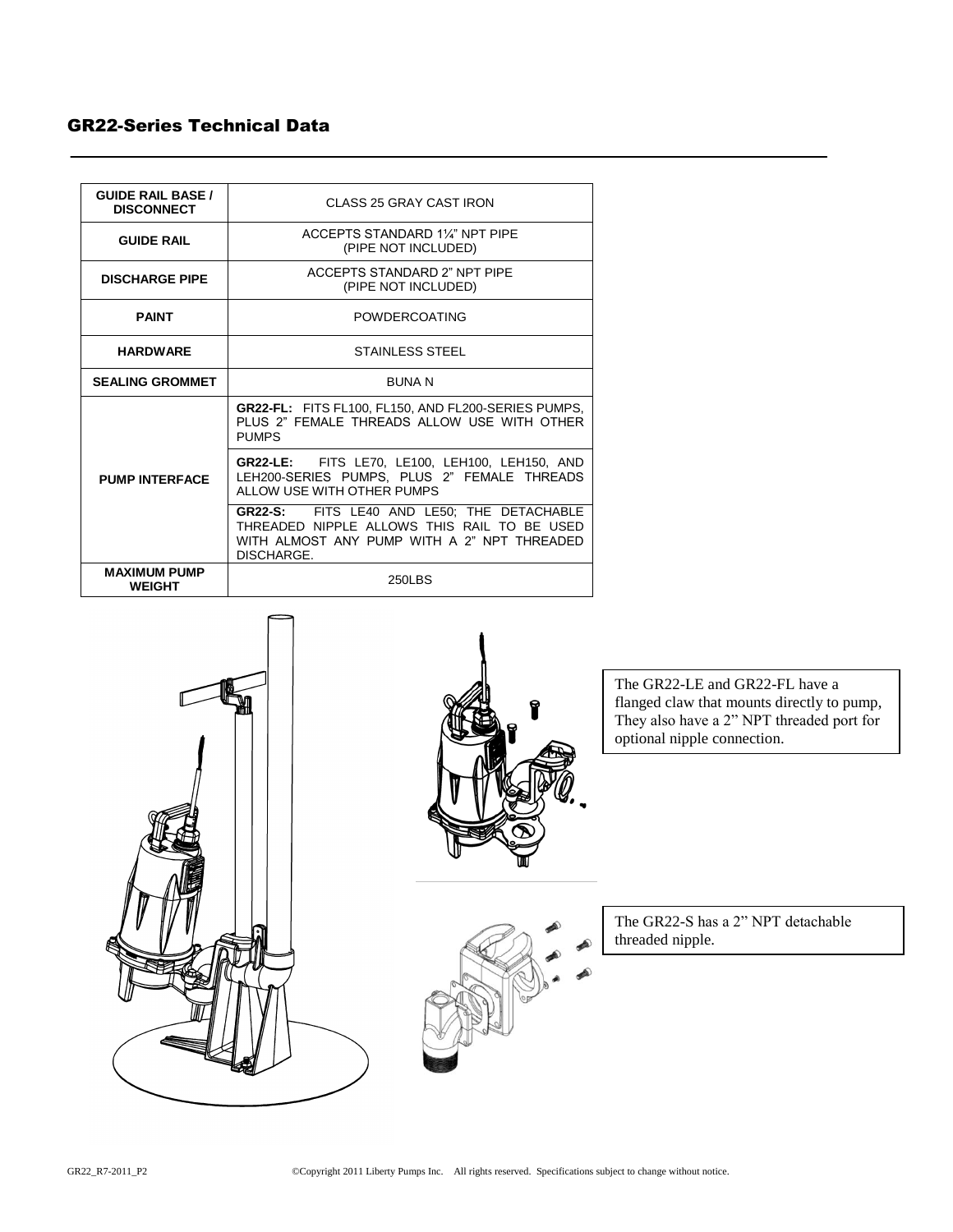# Liberty Pumps

# Specifications

# **GR30 3" Discharge Guide Rail System**





## GR30 Technical Data

| <b>GUIDE RAIL</b><br><b>BASE</b> /<br><b>DISCONNECT</b> | CLASS 25 GRAY CAST IRON                                                                                                  |
|---------------------------------------------------------|--------------------------------------------------------------------------------------------------------------------------|
| <b>GUIDE RAIL</b>                                       | ACCEPTS STANDARD 11/4" NPT PIPE<br>(PIPE NOT INCLUDED)                                                                   |
| <b>DISCHARGE PIPE</b>                                   | ACCEPTS STANDARD 3" NPT PIPE<br>(PIPE NOT INCLUDED)                                                                      |
| <b>PAINT</b>                                            | <b>POWDERCOATING</b>                                                                                                     |
| <b>HARDWARE</b>                                         | <b>STAINLESS STEEL</b>                                                                                                   |
| <b>SEALING</b><br><b>GROMMET</b>                        | <b>BUNAN</b>                                                                                                             |
| <b>PUMP</b><br><b>INTERFACE</b>                         | GR30: FITS LE70, LE100, LEH100, LEH150, AND<br>LEH200-SERIES PUMPS. PLUS 3" FEMALE<br>THREADS ALLOW USE WITH OTHER PUMPS |
| <b>MAXIMUM PUMP</b><br><b>WEIGHT</b>                    | 250LBS                                                                                                                   |